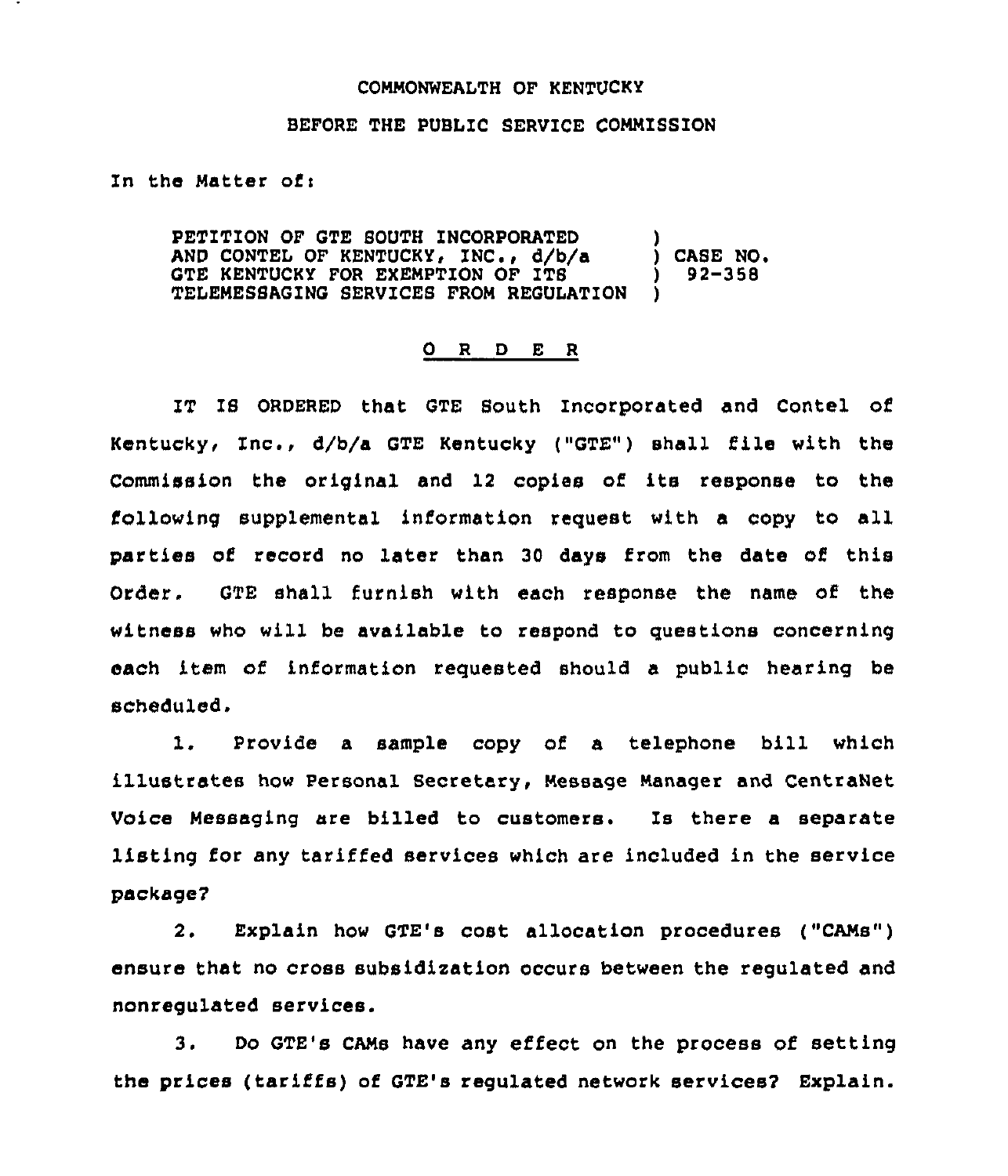4. when GTE is setting the price (tarifiing) of a regulated network service, is the current demand or demand growth for the regulated network service considered by GTEP Explain.

5. Provide documentation of any instances where GTE has increased the price of a tariffed network service when the demand for that network service has increased.

6. GTE has indicated that its enhanced services will stimulate usage of the regulated tariffed network services. Provide copies of all studies supporting this contention.

7. To the extent that enhanced services use tariffed network services, those network services can be viewed as inputs into the provision of enhanced services. Do you agree or disagree with this view? Provide any documentation which supports your position.

8. If increasing demand for the provision of enhanced services causes the demand for those tariffed network services which serve as inputs to rise, then the price of those tariffed network services should also rise in a competitive market.

a. Fully discuss your views and provide any supporting documentation.

b. Would GTE ever review the prices of its tarified network services in the face of increased demand for those services? If so, explain the methodology that would be employed and the freguency of price reviews.

9. For new capital investments to the network (driven in part by competition, technology and the threat of network bypass) for which initially only regulated services share investment

 $-2-$